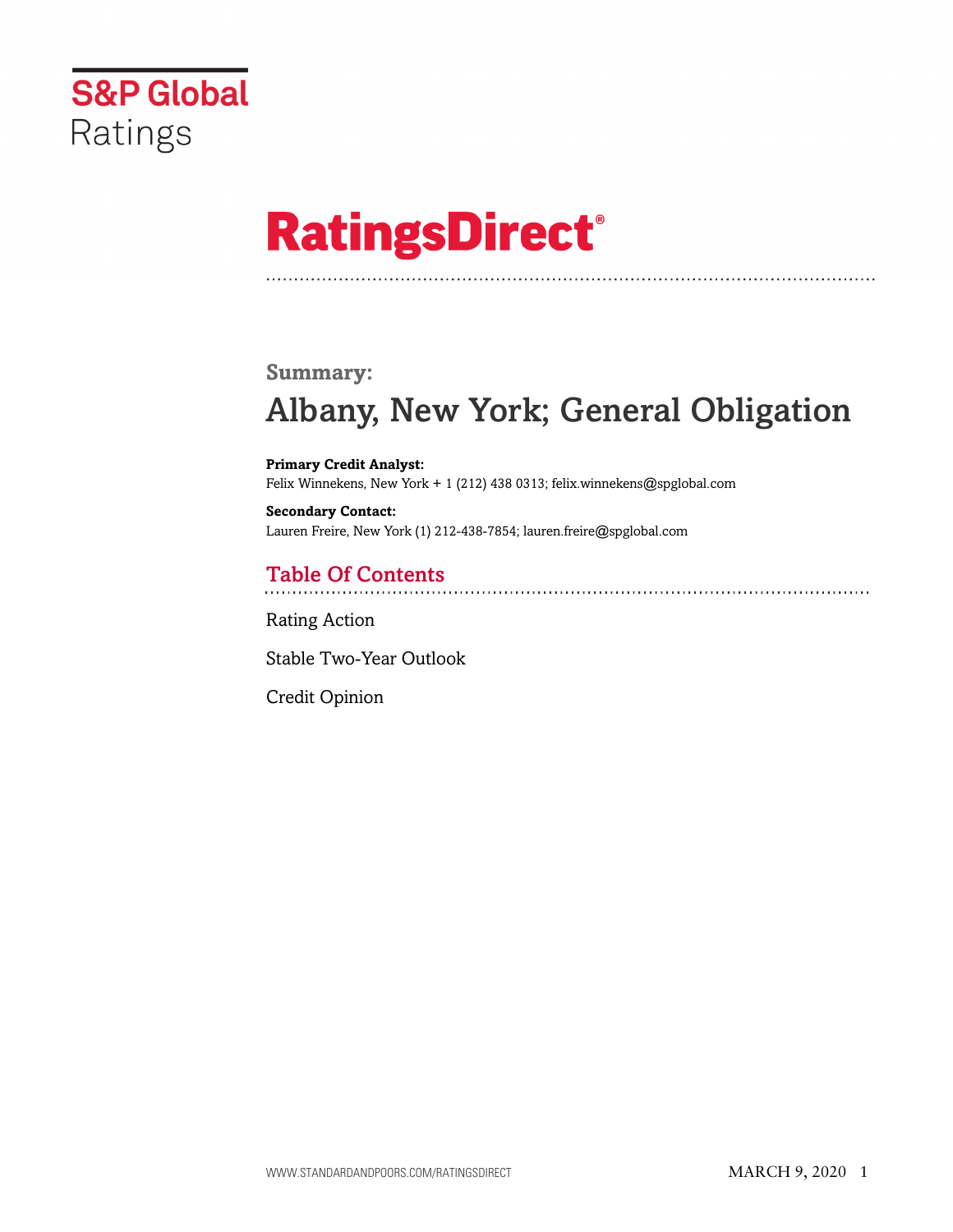# **Summary:** Albany, New York; General Obligation

#### Credit Profile

US\$18.849 mil GO (Serial) bnds ser 2020 dtd 03/26/2020 due 03/15/2030 *Long Term Rating* New *A+/Stable* A+/Stable A+/Stable A+/Stable New *New* 

# <span id="page-1-0"></span>Rating Action

S&P Global Ratings assigned its 'A+' long-term rating and stable outlook to Albany, N.Y.'s series 2020 general obligation (GO) serial bonds and affirmed its 'A+' long-term rating and underlying rating (SPUR), with a stable outlook, on the city's existing GO debt.

The city's faith-and-credit-GO pledge secures the bonds, including the statutory authorization to levy ad valorem taxes on all real property in the city, subject to applicable statutory limitations.

We understand officials intend to use series 2020 bond proceeds to finance various capital projects in the city.

#### Credit overview

Albany, New York's state capital, continues on its path of economic and budgetary improvement. As much of its land is tax-exempt, the city has benefited from growth in other parts of its economy, such as health care, education, and technology, while downtown revitalization efforts are bearing fruit with continued residential and mixed-use development. That said, the rating remains constrained by several factors. Albany remains reliant on state support, some of it appropriated by the state on an annual basis. Outstanding labor contracts with police unions could, when settled, trigger substantial retroactive pay, resulting in pressure on the city's finances. Pension and other postemployment benefit (OPEB) costs remain substantial and the city continues to defer pension payments. That said, the city has also taken important steps to ensure the sustainability of its financial position in the medium term by taking measures to reduce reliance on landfill revenues and generating recurring savings through the acquisition of street lights. Overall, we therefore believe our rating on Albany will remain stable over our two-year outlook horizon.

The rating reflects our opinion of the city's:

- Adequate economy, with access to a broad and diverse metropolitan statistical area (MSA) and a local stabilizing institutional influence;
- Strong management, with good financial policies and practices under our Financial Management Assessment (FMA) methodology;
- Adequate budgetary performance, with operating results that we expect could deteriorate in the near term relative to fiscal 2018, which closed with operating surpluses in the general fund and at the total governmental fund level;
- Weak budgetary flexibility, with an available fund balance in fiscal 2018 of 4.4% of operating expenditures, as well as limited capacity to raise revenues due to consistent and ongoing political resistance;
- Adequate liquidity, with total government available cash at 3.8% of total governmental fund expenditures and 40.9%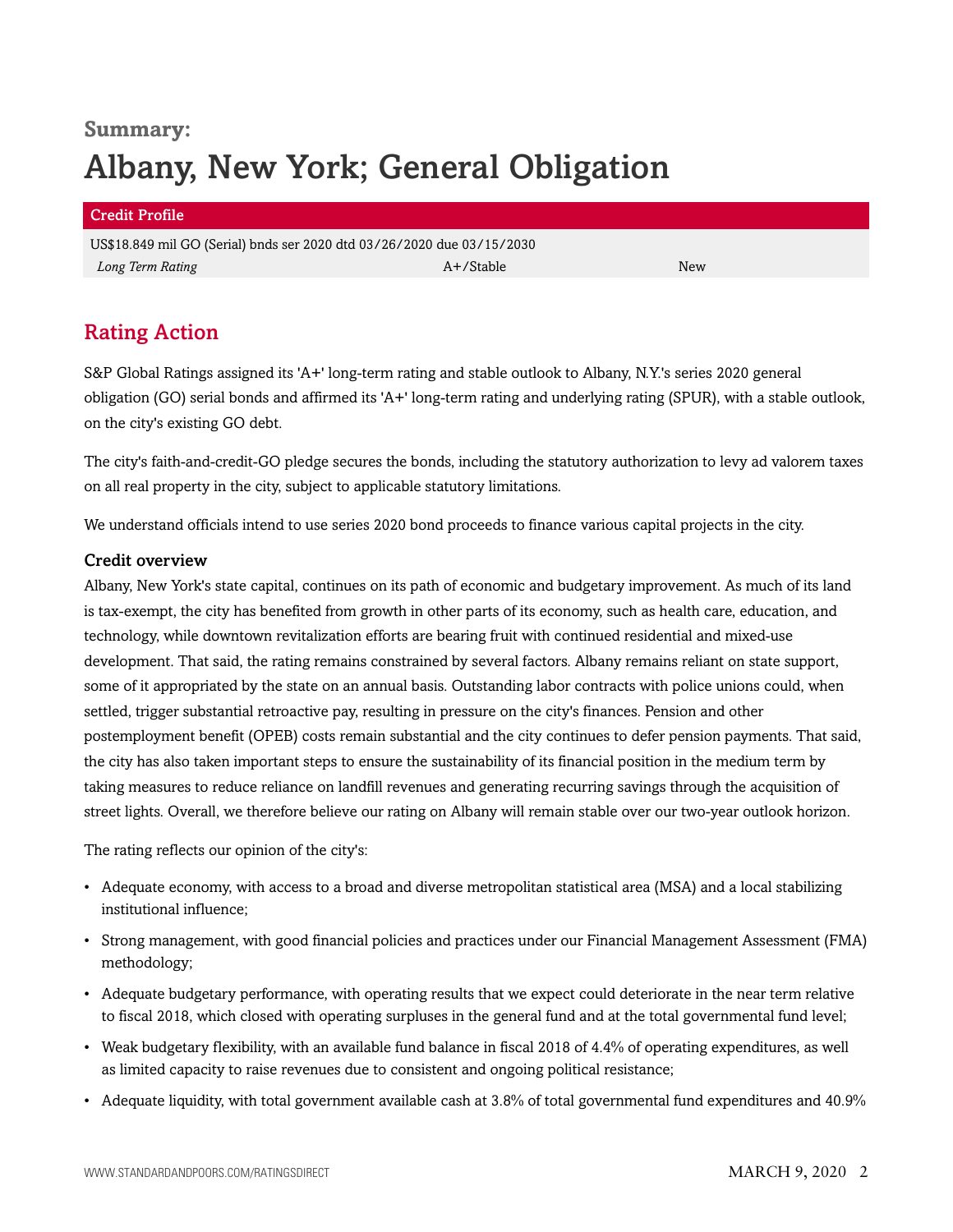of governmental debt service, but access to external liquidity we consider strong;

- Very weak debt and contingent liability profile, with debt service carrying charges at 9.3% of expenditures and net direct debt that is 60.0% of total governmental fund revenue, and significant medium-term debt plans and a large pension and OPEB obligation and the lack of a plan to sufficiently address the obligation, but rapid amortization, with 71.0% of debt scheduled to be retired in 10 years; and
- Strong institutional framework score.

### <span id="page-2-0"></span>Stable Two-Year Outlook

The stable outlook reflects S&P Global Ratings' opinion of the city's adequate economy, supported by the stabilizing presence of state government and other educational and health-care institutions. The outlook also reflects our opinion of the city's recent return to positive available fund balance. We believe management will likely maintain reserves during the next few fiscal years due to its recent efforts to reduce citywide departmental expenses. Therefore, we do not expect to change the rating during the two-year outlook period.

#### Downside scenario

If the city's efforts to generate additional revenue through service charges, continued state support, and plans to consolidate city services for expenditure savings do not successfully decrease budgetary gaps, we could lower the rating. In addition, if Albany were to settle its contracts outstanding with significant retroactive payments or fixed costs from pension and OPEB expenditures were to pressure the budget, causing liquidity to decline, we could lower the rating.

#### Upside scenario

If management were to maintain its efforts to improve operating performance, allowing it to rebuild fund balance while improving liquidity, without increasing its reliance on state aid, we could raise the rating.

## <span id="page-2-1"></span>Credit Opinion

#### Adequate economy

We consider Albany's economy adequate. The city, with an estimated population of 98,841, is in Albany County in the Albany-Schenectady-Troy MSA, which we consider broad and diverse. The city also benefits, in our view, from a stabilizing institutional influence. The city has a projected per capita effective buying income of 76.6% of the national level and per capita market value of \$50,572. Overall, market value has grown by 2.9% during the past year to \$5.0 billion in 2020. County unemployment was 3.7% in 2018.

Albany, the capital of New York State, serves as the central city of the Albany MSA. The presence of state government pervades local income and the city's property tax base. The state is the city's leading employer with over 49,000 employees. Approximately 63% of city property is tax exempt, 60% of which management attributes to state tax-exempt property. The level of tax-exempt property adversely affects market value per capita. At the same time, we believe employment in state government, higher education, and health care stabilizes the local economy.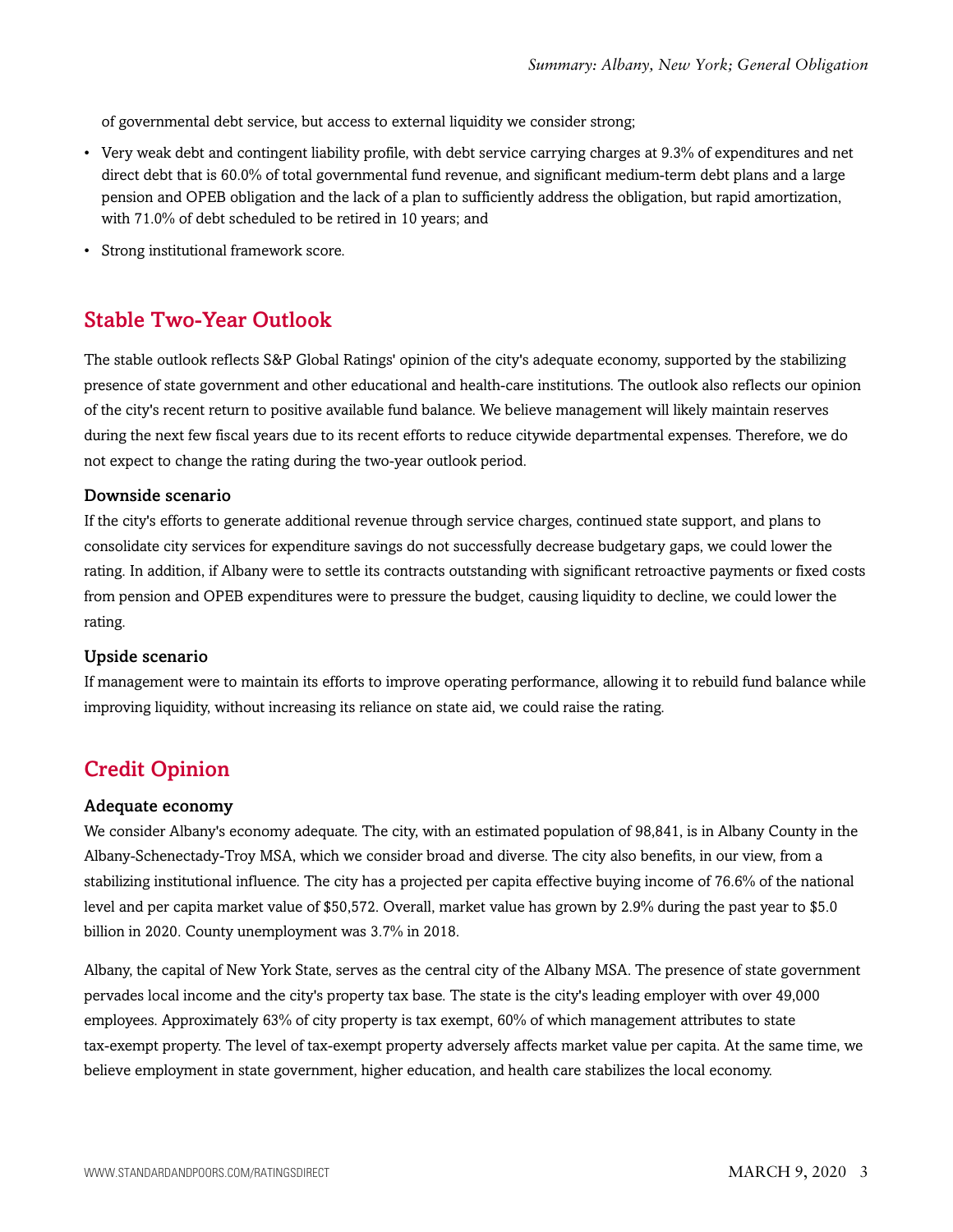Management expects continued development of residential property to support taxable property value growth in and around the city's downtown area. Besides residential developments, Albany's downtown area also benefits from a new theater and hotel development further aiding downtown revitalization efforts. In addition, the city expects development of new residential apartment buildings close to its largest employers, mostly hospitals and SUNY Albany.

The city has experienced slight population and employment growth during the past few years, the latter of which management attributes to improvements outside of state government in the manufacturing, health care, and education sectors. Moreover, thanks to Albany's favorable location, Amazon is currently building a distribution center outside the city, which will bring approximately 800 new jobs to the region. We believe the establishment of, and investment in, the Albany NanoTech complex helps diversify the city's economy.

#### Strong management

We view the city's management as strong, with good financial policies and practices under our FMA methodology, indicating that financial practices exist in most areas but that governance officials might not formalize or regularly monitor all of them.

Albany suffered a ransomware attack in March 2019. While it did not pay the ransom, the city paid about \$300,000 (0.2% of 2019 general fund expenditures) in recovery costs. Notwithstanding the successful attack, the city's defense system alerted officials of the breach in a timely manner and according to the city, no personal information of residents or city staff was compromised, which we view favorably. In addition, backups of critical servers allowed the city to restore services quickly. Following the attack. Albany has taken additional measures, including increasing staff levels, to protect itself from future attacks.

Management uses at least three to four years of trend analysis for revenue and expenditure assumptions and makes adjustments based on recent revenue trends realized or contract considerations. The city's board of estimate monitors revenue and expenditures biweekly. Officials prepare financials for the treasurer's and budget director's offices for budgetary purposes, and they present financial updates to the common council quarterly.

The city maintains a five-year formal capital improvement plan (CIP) and an investment policy, with holdings and performance disclosed in annual reports to the council. As part of the CIP, the city is also taking resiliency measures: for instance, measures to prevent flood water from entering the sewer system. While the city currently lacks a formal reserve policy, it maintains a debt-management policy that details how it could issue debt, as well as carrying-charge targets, excluding revenue-supported debt.

The city does not maintain a five-year, long-term financial plan. It, however, has worked with the state's financial restructuring board and public financial management firm to draft a three-year plan to improve finances.

#### Adequate budgetary performance

Albany's budgetary performance is adequate in our opinion. The city had operating surpluses of 1.7% of expenditures in the general fund and of 12.6% across all governmental funds in fiscal 2018. Our assessment accounts for the fact that we expect budgetary results could deteriorate somewhat from 2018 results in the near term.

Our analysis includes adjustments for recurring transfers out of the general fund and current expenses associated with pensions deferred under the state's contribution-stabilization program.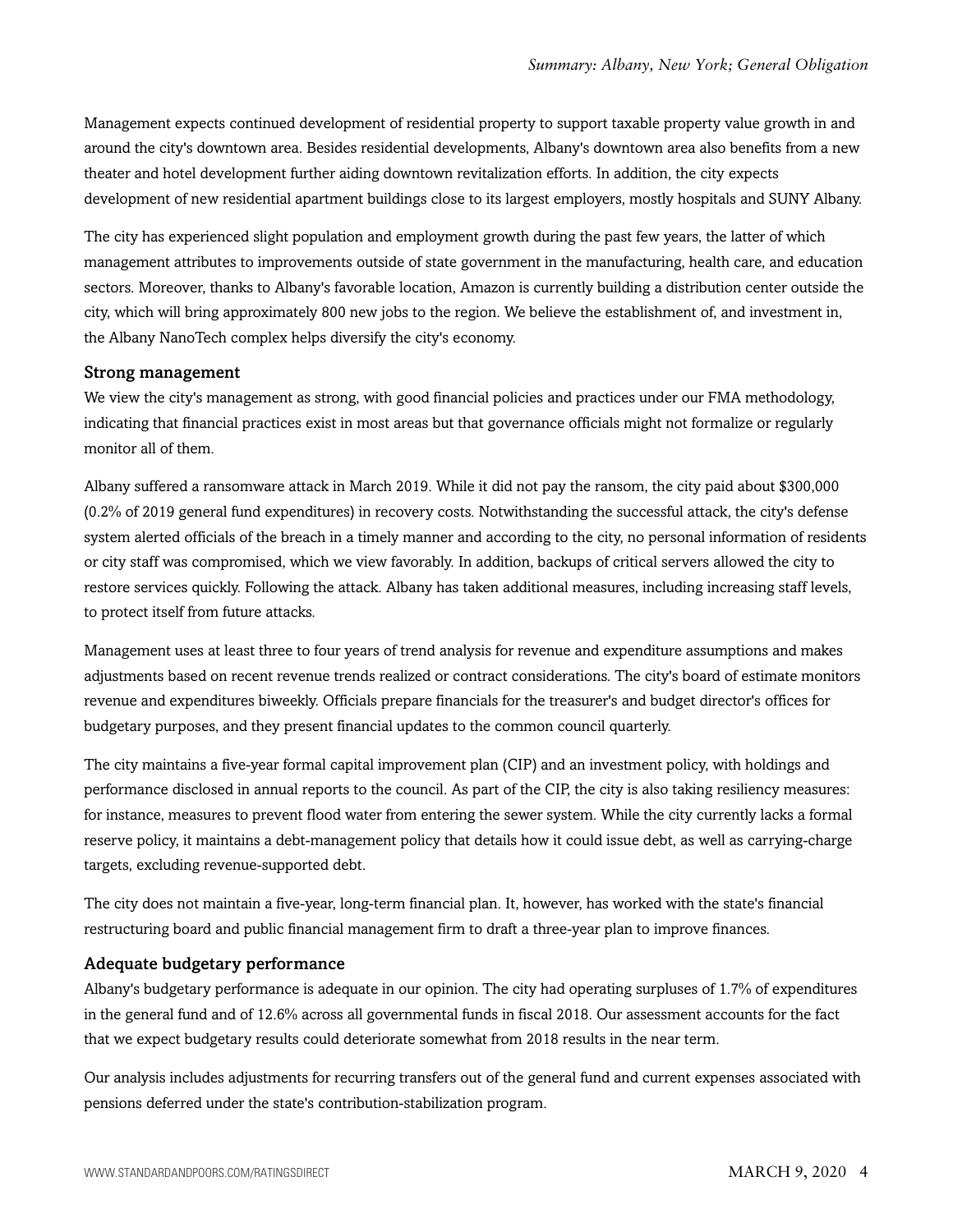Fiscal 2018 closed with an operating surplus of about \$2.3 million in the general fund and a surplus of \$4.4 million in the debt reserve, supported by significant savings on health care costs and steady growth of sales tax revenues. The city receives 32.17% of the sales tax revenue share that the county shares with municipalities. In fiscal 2018, sales tax revenues rose by 6.2% to \$35.4 million or 20% of general fund revenue.

Although management recognizes the limitations of the tax burden, applied to less than half of all property in the city, officials have looked to set charges for services, such as increased garbage-collection fees, commensurate with the cost of providing the services. Albany continued to receive \$12 million in Capital City Funding from the state, which it had budgeted for but was not assured until state budget adoption. In past years, the state provides the funds, also known as spin-up funds, as an accelerated payment for the 19-A program, approved by the New York State Legislature, under which the state provides payments in lieu of taxes to the city for the use of the Empire State Plaza government complex. Over 2017-2019, the funds were provided as new revenue to the city and did not decrease future payments under 19-A. While we believe the risk exists of the city losing the additional Capital City Funding considering the state's own budget gap, we think this risk is limited and understand Albany is actively trying to make the funding permanent under 19A. We also understand city management has contingency plans should the additional funding fail to be approved by the state.

For fiscal 2019, we understand the city expects another surplus and addition to its fund balance. Positive sales tax trends continued, while the city remained able to generate health care cost savings. Moreover, the acquisition of street lights in 2018 generated the anticipated savings. Over the next couple of years, the city expects to save between \$1 million-\$1.5 million annually.

The fiscal 2020 adopted budget includes a 2.4% increase in operating expenditures from fiscal 2019 and a \$1.8 million appropriation from debt fund reserves. In addition, the city budgeted for \$12 million in Capital City Funding, \$16.6 million in other state aid, and \$15 million in 19A payments. Overall, state support accounts for approximately a quarter of the city's budget. Albany has reduced its reliance on landfill revenue by cutting budgeted landfill revenue in half compared with in fiscal 2015; we view this positively. This step will allow the landfill's life to be extended and keep costs down for the city. The fiscal 2020 budget also includes a 0.5% increase in the property tax levy, after the levy was kept flat in fiscal 2019. This is well below the 4.5% permissible increase considering the city's levy bank capacity. We believe this provides Albany with additional flexibility should future budgetary pressures emerge.

There's a risk of a one-off draw from fund balance for retroactive payments should the city settle its outstanding labor contracts with certain parts of the police force. Although the contracts have been outstanding since year-end 2013, we understand retroactive pay would only have to be made from 2017 onward. Therefore, we believe budgetary performance will likely remain adequate.

#### Weak budgetary flexibility

Albany's budgetary flexibility is weak, in our view, with an available fund balance in fiscal 2018 of 4.4% of operating expenditures, or \$7.6 million. Negatively affecting budgetary flexibility, in our view, is limited capacity to raise revenues due to consistent and ongoing political resistance.

Management expects another surplus and addition to fund balance in fiscal 2019. This marks a positive reversal from years of operating deficits, compounded by uncertainty related to state support from the 19-A program, requiring the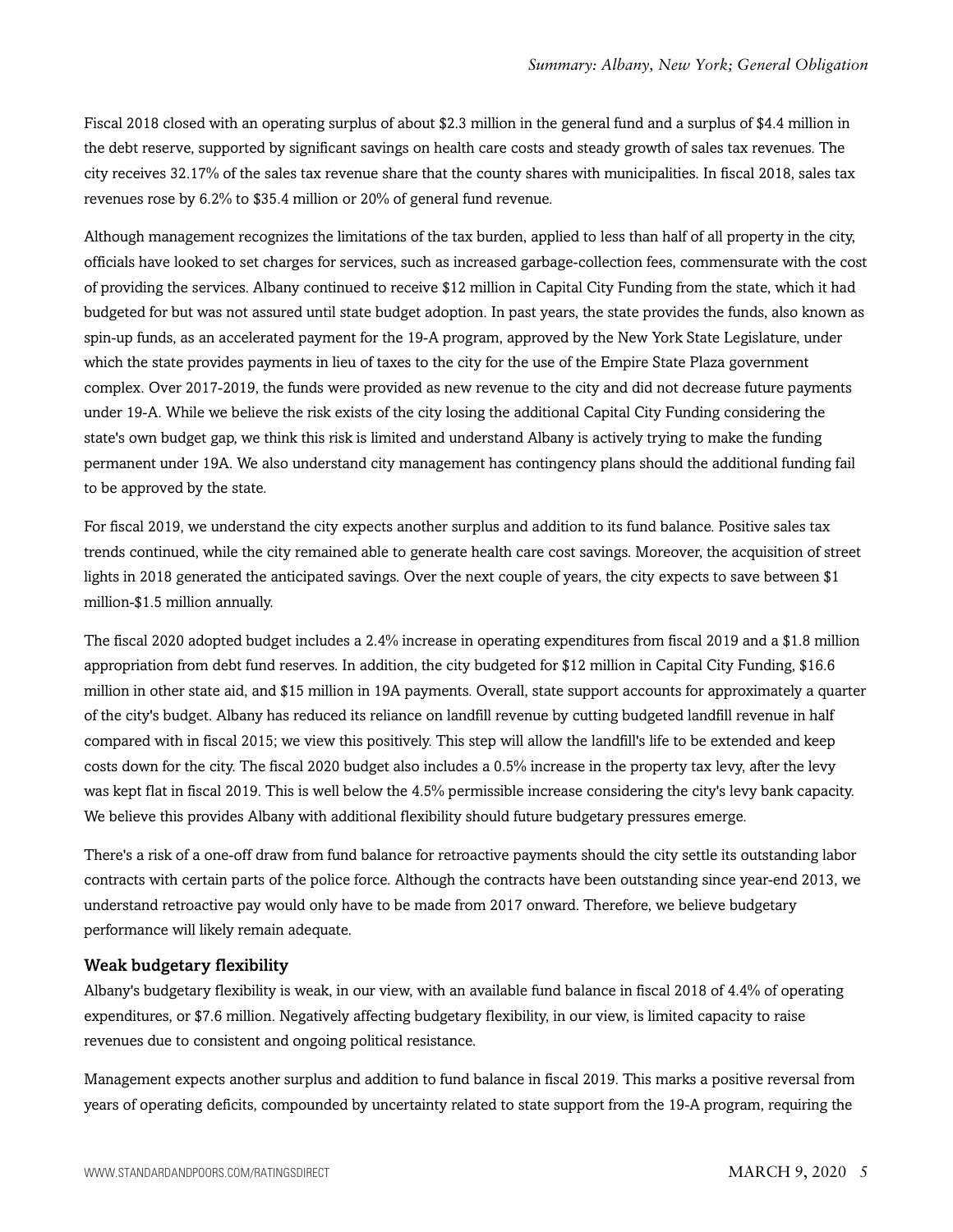use of fund balance drawdowns, that led to an available fund balance of about negative 1% of operating expenditures in fiscal 2015. That said, we believe the city has a limited ability to raise revenue from property taxes, evidenced by the share of state-owned land within its jurisdiction and reliance on state support to balance the budget. We, therefore, believe Albany's budgetary flexibility will likely remain weak over our forecast horizon.

#### Adequate liquidity

In our opinion, Albany's liquidity is adequate, with total government available cash at 3.8% of total governmental fund expenditures and 40.9% of governmental debt service in 2018. In our view, the city has strong access to external liquidity if necessary.

In our opinion, the regular issuance of GO debt and bond anticipation notes evidences the city's strong market access. Although the state allows for what we view as permissive investments, the city holds its funds in deposit accounts, money-market funds and treasury bills, which we do not consider aggressive. Albany issued \$6 million in revenue anticipation notes in fiscal 2015, its first such issuance since 2009; it, however, has not issued revenue anticipation notes since 2015.

In fiscal 2018, cash levels weakened somewhat However, we believe this change was caused by a lag in capital grants from the state. As mentioned before, if the police union were to receive significant retroactive pay, we believe it could put further pressure on Albany's liquidity levels.

#### Very weak debt and contingent liability profile

In our view, Albany's debt and contingent liability profile is very weak. Total governmental fund debt service is 9.3% of total governmental fund expenditures, and net direct debt is 60.0% of total governmental fund revenue. Negatively affecting our view of the city's debt profile is its significant medium-term debt plans. Approximately 71.0% of the direct debt is scheduled to be repaid within 10 years, which is in our view a positive credit factor.

Albany's total direct debt is approximately \$131 million. The city expects to issue up to \$80 million of additional debt, commensurate with its rolling five-year capital improvement plan, with nearly \$60 million in principal amortizing during the same period.

#### Pension and OPEB highlights

- We view pension and OPEB liabilities as a source of credit pressure for Albany, given that costs represent a large portion of the budget, combined with our expectation that they are likely to grow.
- Since 2011, Albany has chosen to defer pension expenses under the New York State Contribution Stabilization Program, a state-supported pension-smoothing program, which allows local governments to defer a portion of their expenses. The deferral amount outstanding as of 2019 is \$12.2 million and Albany must pay this amount in full to the plan by 2029.
- Although the city has some legal flexibility to alter OPEB, it may not be politically feasible. Furthermore, it is unable to prefund these costs, increasing the risk they could create budgetary pressure.
- Offsetting this risk somewhat is the minimal pressure expected from the city's pension liabilities, given strong plan funding status and limited escalating cost trajectory risk.

Albany participates in the following plans as of June 30, 2019: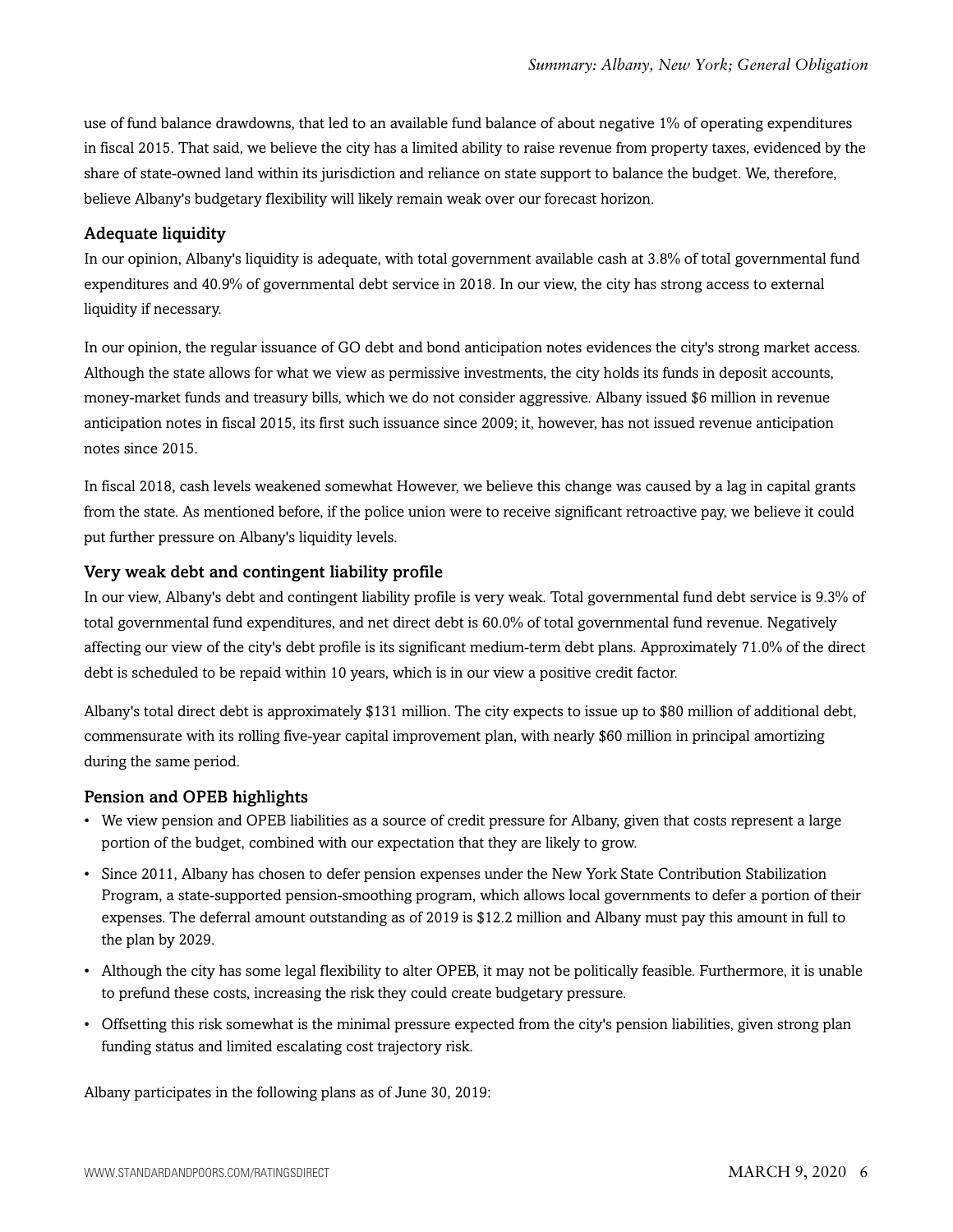- Police and Fire Retirement System: 96.93% funded, with a proportional share of the net pension liability equal to \$13.8 million.
- Employee Retirement System: 98.24% funded, with a proportional share of the net pension liability equal to \$3.6 million.
- A defined-benefit health care plan that provides retiree health care until death: 0% funded with an OPEB liability of about \$609.0 million as of Dec. 31, 2019.

Albany's combined required pension and actual OPEB contributions totaled 15.2% of total governmental fund expenditures in 2019. Of that amount, 7.5% represented required contributions to pension obligations, and 7.7% represented OPEB payments. The funded ratio of the largest pension plan is 96.9%. However, the plan's aggregate cost method essentially creates an open amortization policy using a level-percentage pay basis assuming a 3.8% payroll growth rate, which we generally view negatively because the plan will never reach full funding and costs will increase each year. Furthermore, the plan's discount rate of 7% could lead to some contribution volatility. However, its high funded status largely mitigates the risks of Albany's costs increasing significantly. The size of deferrals has also declined from a peak of \$6.0 million in 2013, to around \$460,000 in fiscal 2019.

Albany provides OPEB to its employees, which it funds on a pay-as-you-go basis. Its total OPEB liability was \$609.0 million as of December 31, 2019. The state does not permit OPEB liability prefunding. Given long-term medical cost trends, these obligations could become a source of budgetary pressure beyond our outlook horizon.

#### Strong institutional framework

The institutional framework score for New York cities, other than New York City, is strong.

| Ratings Detail (As Of March 9, 2020)        |                 |          |  |
|---------------------------------------------|-----------------|----------|--|
| Albany GO                                   |                 |          |  |
| Long Term Rating                            | A+/Stable       | Affirmed |  |
| Albany GO (serial) bnds                     |                 |          |  |
| Long Term Rating                            | $A+$ /Stable    | Affirmed |  |
| Albany GO (serial) bnds                     |                 |          |  |
| Long Term Rating                            | A+/Stable       | Affirmed |  |
| Albany GO (AGM)                             |                 |          |  |
| <b>Unenhanced Rating</b>                    | A+(SPUR)/Stable | Affirmed |  |
| Albany GO (AGM)                             |                 |          |  |
| <b>Unenhanced Rating</b>                    | A+(SPUR)/Stable | Affirmed |  |
| Albany GO (BAM)                             |                 |          |  |
| <b>Unenhanced Rating</b>                    | A+(SPUR)/Stable | Affirmed |  |
| Albany GO (BAM)                             |                 |          |  |
| <b>Unenhanced Rating</b>                    | A+(SPUR)/Stable | Affirmed |  |
| Albany GO                                   |                 |          |  |
| Long Term Rating                            | A+/Stable       | Affirmed |  |
| Many issues are enhanced by bond insurance. |                 |          |  |

WWW.STANDARDANDPOORS.COM/RATINGSDIRECT ACCORDING THE SERVICE OF SALE OF MARCH 9, 2020 7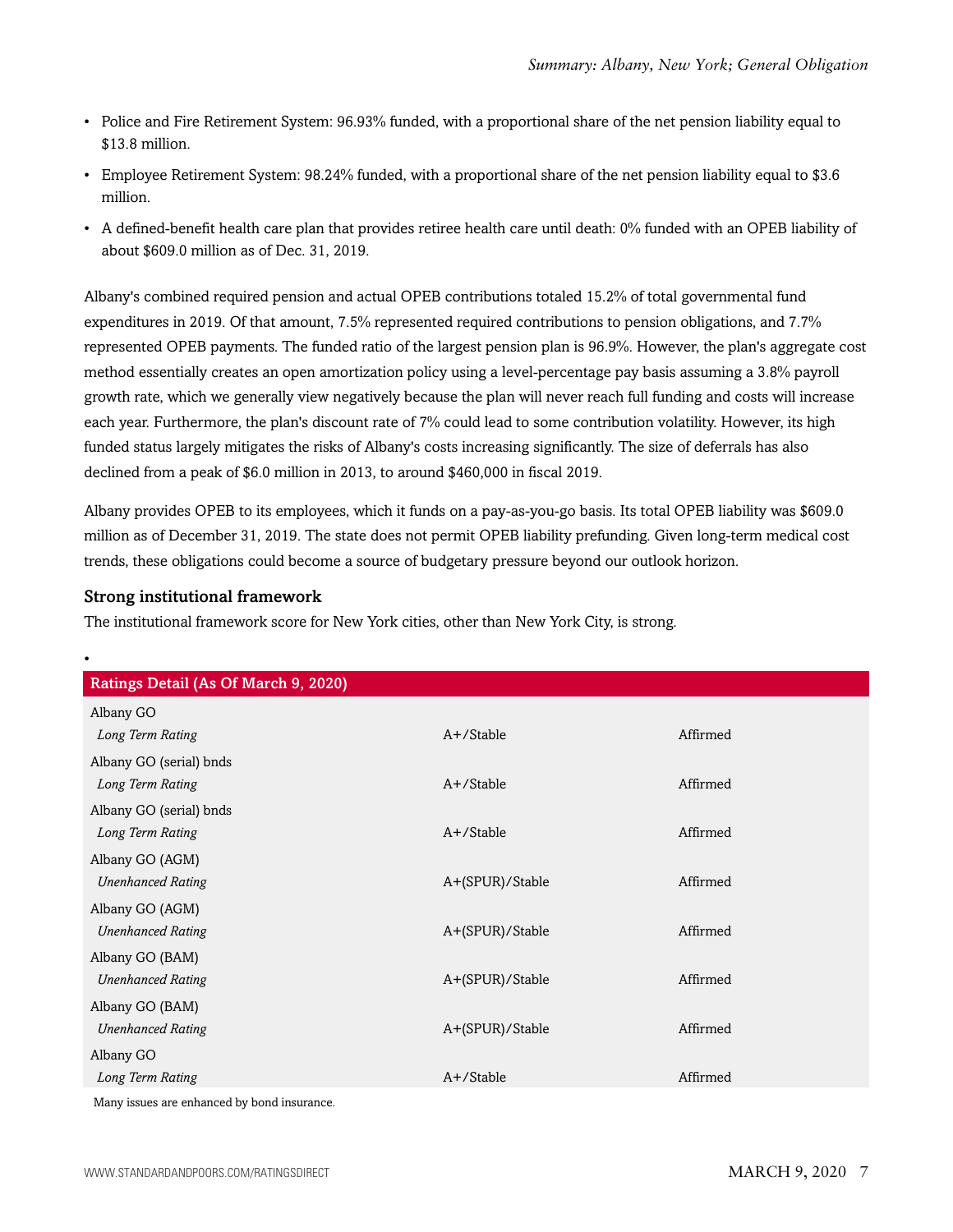Certain terms used in this report, particularly certain adjectives used to express our view on rating relevant factors, have specific meanings ascribed to them in our criteria, and should therefore be read in conjunction with such criteria. Please see Ratings Criteria at www.standardandpoors.com for further information. Complete ratings information is available to subscribers of RatingsDirect at www.capitaliq.com. All ratings affected by this rating action can be found on S&P Global Ratings' public website at www.standardandpoors.com. Use the Ratings search box located in the left column.